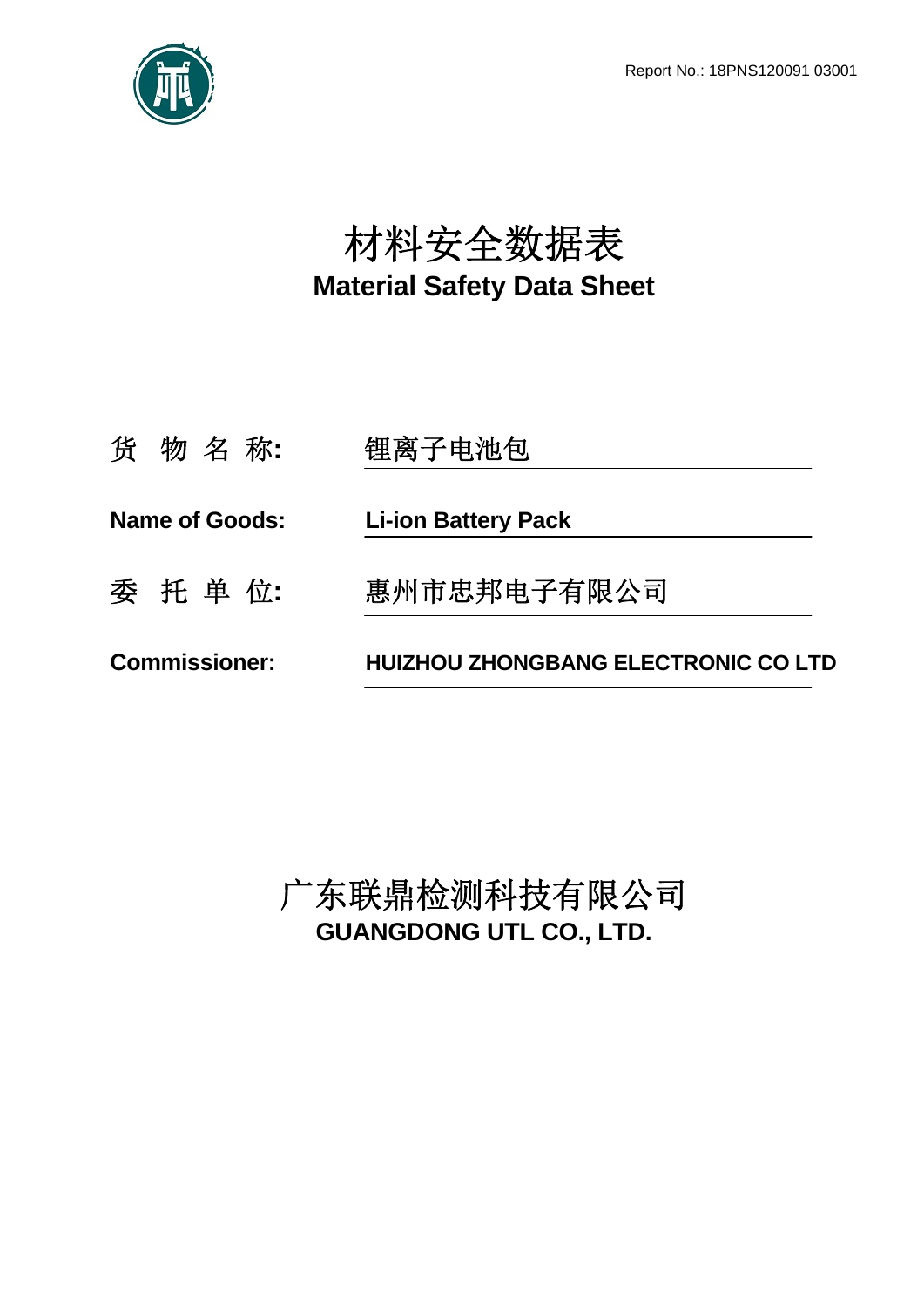# 材料安全数据表 **Material Safety Data Sheet**

| 1. Identification of the product and supplier (产品和厂商信息) |                                                                                                                                   |                                  |  |  |
|---------------------------------------------------------|-----------------------------------------------------------------------------------------------------------------------------------|----------------------------------|--|--|
| 样品名称<br>Name of goods                                   | 锂离子电池包<br>Li-ion Battery Pack                                                                                                     |                                  |  |  |
| 样品型号<br><b>Type/Mode</b>                                | <b>BS-5</b>                                                                                                                       |                                  |  |  |
| 规格<br>Rating                                            | 25.2V, 4000mAh, 100Wh                                                                                                             |                                  |  |  |
| 委托单位<br><b>Commissioned by</b>                          | 惠州市忠邦电子有限公司<br>HUIZHOU ZHONGBANG ELECTRONIC CO LTD                                                                                |                                  |  |  |
| 委托单位地址<br><b>Commissioner address</b>                   | 惠州仲恺四路平南工业区平南中路2号<br>NO 2 PINGNAN MIDDLE RD, PINGNAN IND AREA, NO 4 ZHONGKAI<br>DEVELOPMENT ZONE, HUIZHOU, GUANGDONG 516006 CHINA |                                  |  |  |
| 生产厂<br>Manufacturer                                     | 惠州市忠邦电子有限公司<br>HUIZHOU ZHONGBANG ELECTRONIC CO LTD                                                                                |                                  |  |  |
| 生产厂地址<br><b>Manufacturer address</b>                    | 惠州仲恺四路平南工业区平南中路2号<br>NO 2 PINGNAN MIDDLE RD, PINGNAN IND AREA, NO 4 ZHONGKAI<br>DEVELOPMENT ZONE, HUIZHOU, GUANGDONG 516006 CHINA |                                  |  |  |
| 鉴定依据<br>Inspection according to                         | EEC Directive 93/112/EC<br>联合国《关于危险品货物运输的建议书》<br>UN "Recommendations on the TRANSPORT OF DANGEROUS GOODS"                         |                                  |  |  |
| 紧急联系电话<br><b>Emergency telephone call</b>               | +86-755-29045795                                                                                                                  |                                  |  |  |
| 接样日期 / Receiving date: 2019-01-17                       |                                                                                                                                   | 签发日期 / Date of issue: 2019-04-15 |  |  |

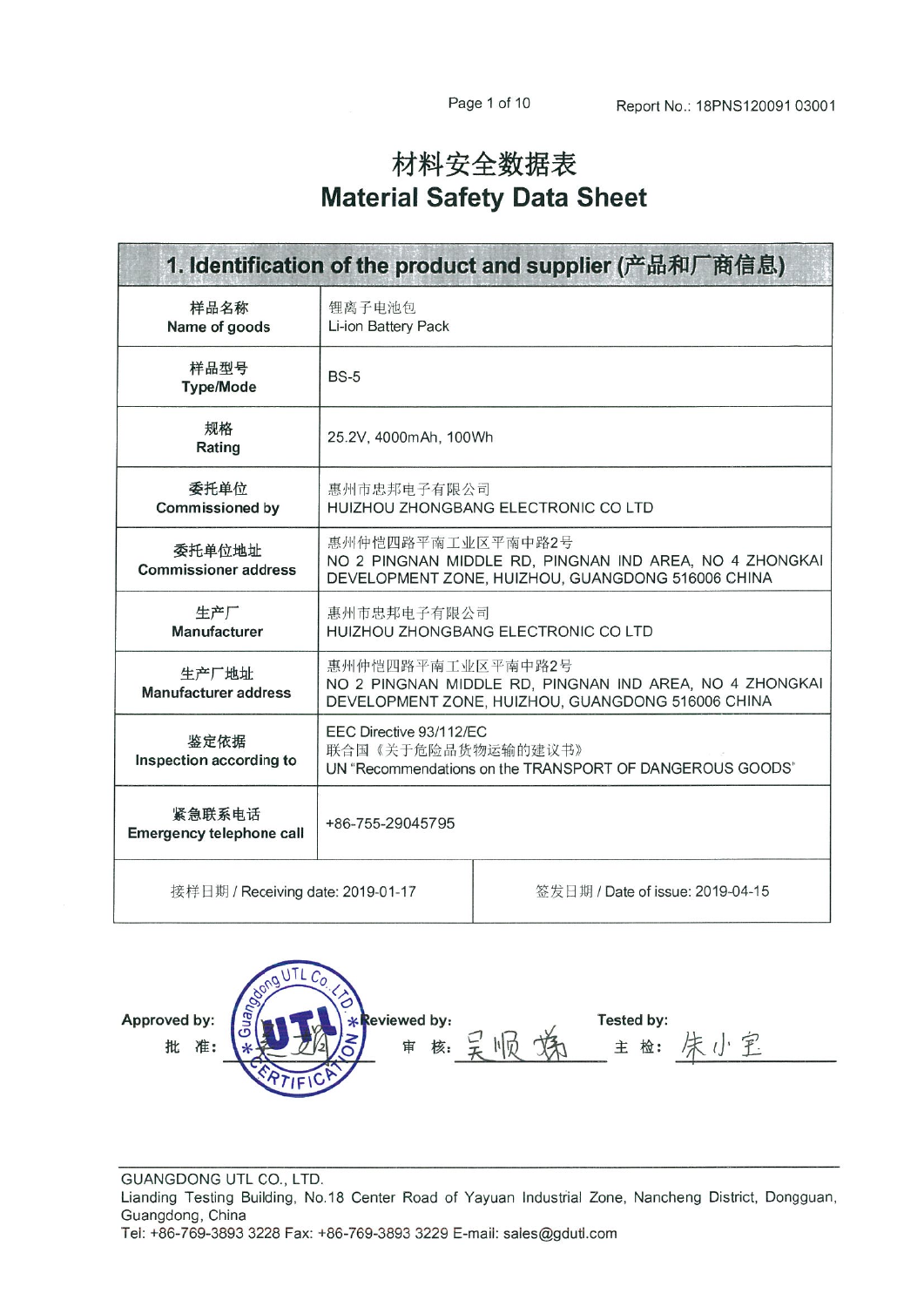| Z. OOIIIpOSItiOH IHIOHIIIatiOH (灰刀 / 纪灰旧心儿 |                                 |                    |                            |  |
|--------------------------------------------|---------------------------------|--------------------|----------------------------|--|
| 化学成分<br><b>Chemical Composition</b>        | 化学式<br><b>Chemical Formula</b>  | 重量百分比<br>Weight(%) | CAS编号<br><b>CAS Number</b> |  |
| 金属锂氧化物/ Lithium transition<br>metal oxide  | Li <sub>x</sub> MO <sub>2</sub> | 37.3               |                            |  |
| 石墨/ Graphite                               | $C_{24}X_{12}$                  | 21.0               | 7782-42-5                  |  |
| 铝/ Aluminium Foil                          | Al                              | 3.27               | 7429-90-5                  |  |
| 铜/ Copper                                  | Cu                              | 7.69               | 7440-50-8                  |  |
| 铁/ Iron                                    | Fe                              | 13.53              | 7439-89-6                  |  |
| 电解液/Electrolyte                            | --                              | 10.67              | --                         |  |
| 其它/ Others                                 |                                 | 6.54               |                            |  |

# **2. Composition Information (**成分/组成信息**)**

| 3. Hazards Identification (危险性概述) |                                                                       |  |
|-----------------------------------|-----------------------------------------------------------------------|--|
| 爆炸危险性                             | 该物品不属于爆炸危险品                                                           |  |
| Explosive risk                    | This article does not belong to the explosion dangerous goods         |  |
| 易燃危险性                             | 该物品不属于易燃危险品                                                           |  |
| Flammable risk                    | This article does not belong to the flammable material                |  |
| 氧化危险性                             | 该物品不属于氧化危险品                                                           |  |
| Oxidation risk                    | This article does not belong to the oxidation of dangerous goods      |  |
| 毒害危险性                             | 该物品不属于毒害危险品                                                           |  |
| <b>Toxic risk</b>                 | This article does not belong to the toxic dangerous goods             |  |
| 放射危险性                             | 该物品不属于放射危险品                                                           |  |
| Radioactive risk                  | This article does not belong to the radiation of dangerous goods      |  |
| 腐蚀危险性                             | 该物品不属于腐蚀危险品                                                           |  |
| Mordant risk                      | This article does not belong to the corrosion of dangerous goods      |  |
| 其他危险性                             | 该电池瓦时率为100Wh, 属于第九类危险品货物。                                             |  |
| other risk                        | Watt hour rate 100Wh, which belong to the Class 9 of dangerous goods. |  |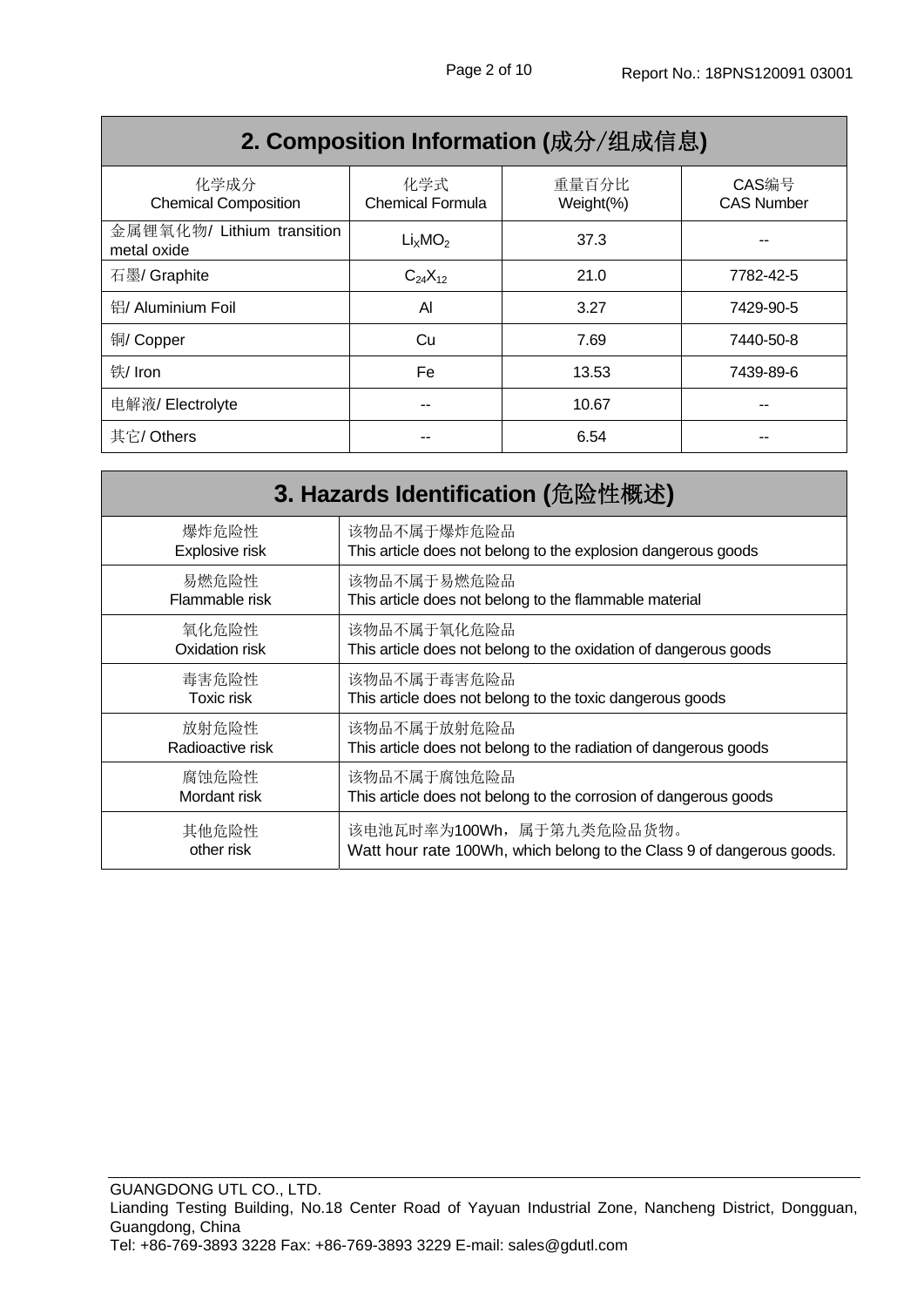## **4. First aid measures (**急救措施**)**

#### 眼睛:

万一接触,立即用大量的清水冲洗至少15 分钟,翻起上下眼睑,直到化学的残留物消失为止,迅速就医.

#### **Eye**

Flush eyes with plenty of water for at least 15 minutes, occasionally lifting the upper and lower eyelids. Get medical aid.

#### 皮肤:

万一接触,用大量水冲洗至少15 分钟,同时除去污染的衣物和鞋子,迅速就医。

#### **Skin**

Remove contaminated clothes and rinse skin with plenty of water or shower for 15 minutes. Get medical aid.

### 吸入:

立即从暴露处移至空气清新处,如果呼吸困难给予输氧,立即就医。

#### **Inhalation**

Remove from exposure and move to fresh air immediately. Use oxygen if available.

#### 食入:

引用两杯牛奶或水。如果当事人仍然清晰可以采取催吐的方法,并且立即就医。

#### **Ingestion**

Give at least 2 glasses of milk or water. Induce vomiting unless patient is unconscious. Call a physician.

### **5. Fire-fighting measures (**消防措施**)**

燃点:不适用 **Flash Point: N/A.**  自燃温度:不适用 **Auto-Ignition Temperature: N/A.**  灭火介质: 大量水(降温), 二氧化碳 **Extinguishing Media: Water, CO2.**  特殊灭火程序: 自给式呼吸器 **Special Fire-Fighting Procedures:** Self-contained breathing apparatus. 异常火灾或爆炸:当电芯暴露于过热的环境中时,安全阀可能会打开。 **Unusual Fire and Explosion Hazards:** 

Cell may vent when subjected to excessive heat-exposing battery contents.

燃烧产生的危险物品:一氧化碳,二氧化碳,锂氧化物烟气

**Hazardous Combustion Products:** Carbon monoxide, carbon dioxide, lithium oxide fumes.

### **6. Accidental release measures (**泄漏应急处理**)**

#### 为防止电池材料泄露或释放采取的措施

如果电池内部材料泄露,试验人员应立刻撤离试验区直到烟气消散。将通风设备打开吹散危险性气体。用抹布 擦净试验区,清除溢出的液体,将泄露电池放进塑料袋中,然后放进钢制容器。避免皮肤和眼睛接触或吸入有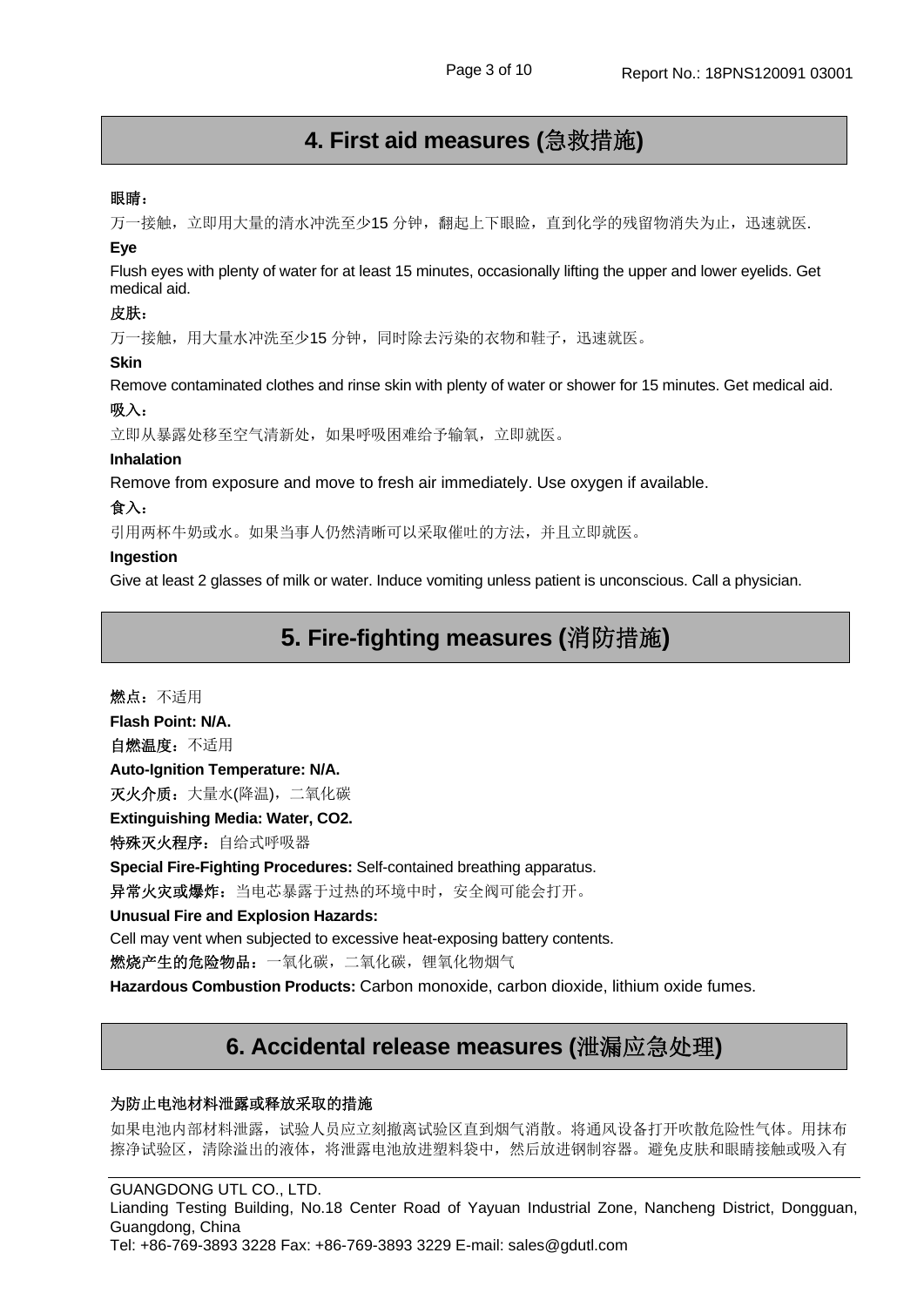#### 害气体。

#### **Steps to be Taken in case Material is Released or Spilled**

If the battery material is released, remove personnel from area until fumes dissipate. Provide maximum ventilation to clear out hazardous gases. Wipe it up with a cloth, and dispose of it in a plastic bag and put into a steel can. The preferred response is to leave the area and allow the battery to cool and vapors to dissipate. Provide maximum ventilation. Avoid skin and eye contact or inhalation of vapors. Remove spilled liquid with absorbent and incinerate.

#### 废弃物处置方法

建议将电池完全放电,消耗电池内部的锂金属,并且深埋于土壤中。

#### **Waste Disposal Method**

It is recommended to discharge the battery to the end, to use up the metal lithium inside the battery, and to bury the discharged battery in soil.

### **7. Handling and storage (**操作处置和储存**)**

禁止打开、毁坏或焚烧电池,因为电池有可能在这些处理过程中发生爆炸、破裂或泄露等事故。

禁止将电池短路、过充、强制放电或扔入火中。禁止挤压刺穿电池或将电池浸入溶液中。

The battery should not be opened, destroyed or incinerate, since they may leak or rupture and release to the environment the ingredients that they contain in the hermetically sealed container.

Do not short circuit terminals, or over charge the battery, forced over-discharge, throw to fire.

Do not crush or puncture the battery, or immerse in liquids.

#### 操作处置和储存中的防范措施

禁止物理或电滥用,禁止高温储存,最好将电池储存在阴凉、干燥、通风及温度变化较小的环境中。

禁止将电池接触加热设备或将电池直接暴露与阳光中。

#### **Precautions to be taken in handling and storing**

Avoid mechanical or electrical abuse. Storage preferably in cool, dry and ventilated area, which is subject to little temperature change. Storage at high temperatures should be avoided. Do not place the battery near heating equipment, nor expose to direct sunlight for long periods.

#### 其他要注意的防范措施

拆解、挤压、直接放入火中或高温条件下,电池可能发生爆炸和燃烧。禁止短接或将电池正负极错误的安装在 设备中。

#### **Other Precautions**

The battery may explode or cause burns, if disassembled, crushed or exposed to fire or high temperatures. Do not short or install with incorrect polarity.

### **8. Exposure controls/personal protection (**接触控制**/**个人保护**)**

#### 呼吸防护

当电池排气阀打开时,应尽量使通风设备开至最大,避免将打开排气阀的电芯局限在某一狭窄空间内。正常操 作条件下,呼吸保护是不必要的。

#### **Respiratory Protection**

In case of battery venting, provide as much ventilation as possible. Avoid confined areas with venting cell cores. Respiratory Protection is not necessary under conditions of normal use.

#### 通风条件

正常使用条件下不需要。

#### **Ventilation**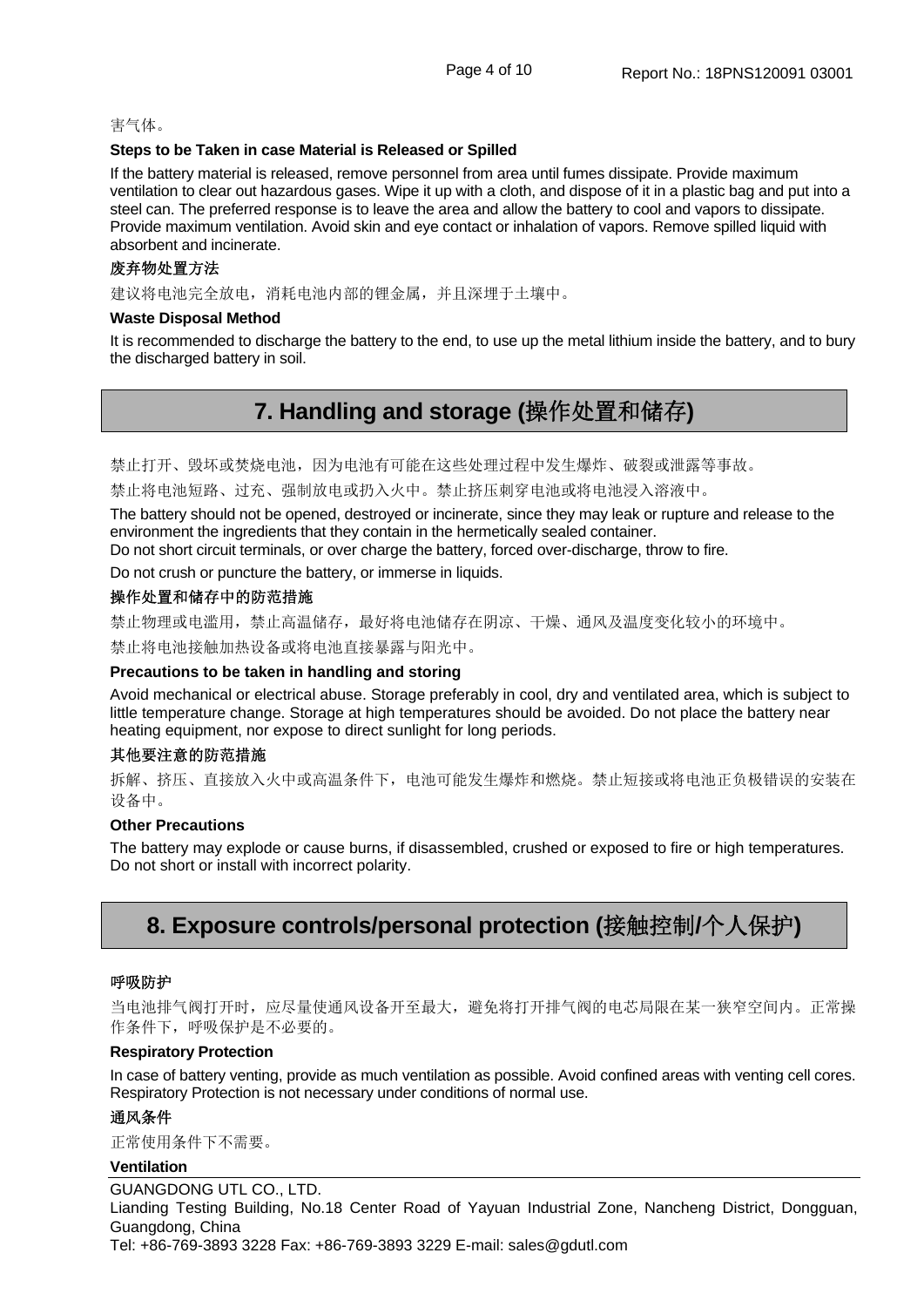Not necessary under conditions of normal use. 防护手套 正常使用条件下不需要。 **Protective Gloves**  Not necessary under conditions of normal use. 其他防护服或设备 正常使用条件下不需要。 **Other Protective Clothing or Equipment**  Not necessary under conditions of normal use. 电池开阀试验时应做好个人防护 呼吸防护,防护手套,防护服装和有护边的安全玻璃罩都是要准备的。 **Personal Protection is recommended for venting battery** 

Respiratory Protection, Protective Gloves, Protective Clothing and safety glass with side shields.

### **9. Physical and chemical properties (**物理和化学特性**)**

外观**:** 方形 **Appearance:** Prismatic shape 报告编号:1119010237 **Ref. No.:** 1119010237 气味:泄漏时,有醚的气味。 **Odour:** If leaking, smells of medical ether. 酸碱度:不适用。 **pH:** Not applicable as supplied. 燃点: 除单个电芯暴露试验外其他不适用。 **Flash Point:** Not applicable unless individual components exposed. 可燃性:除单个电芯暴露试验外其他不适用。 **Flammability:** Not applicable unless individual components exposed. 相对密度:除单个电芯暴露试验外其他不适用。 **Relative density:** Not applicable unless individual components exposed. 溶解性(水溶性):除单个电芯暴露试验外其他不适用。 **Solubility (water):** Not applicable unless individual components exposed.

**溶解性(其他):**除单个电芯暴露试验外其他不适用。

**Solubility (other):** Not applicable unless individual components exposed.

## **10. Stability and reactivity (**稳定性和反应活性**)**

稳定性:产品在第7节所述的条件下稳定。

**Stability:** Product is stable under conditions described in Section 7.

应避免的条件: 加热70°C以上或焚烧、变形、毁坏、粉碎、拆卸、过充电、短路。

长时间暴露在潮湿的条件下。

**Conditions to avoid:** Heat above 70°C or incinerate. Deform. Mutilate. Crush. Disassemble. Overcharge. Short circuit. Expose over a long period to humid conditions.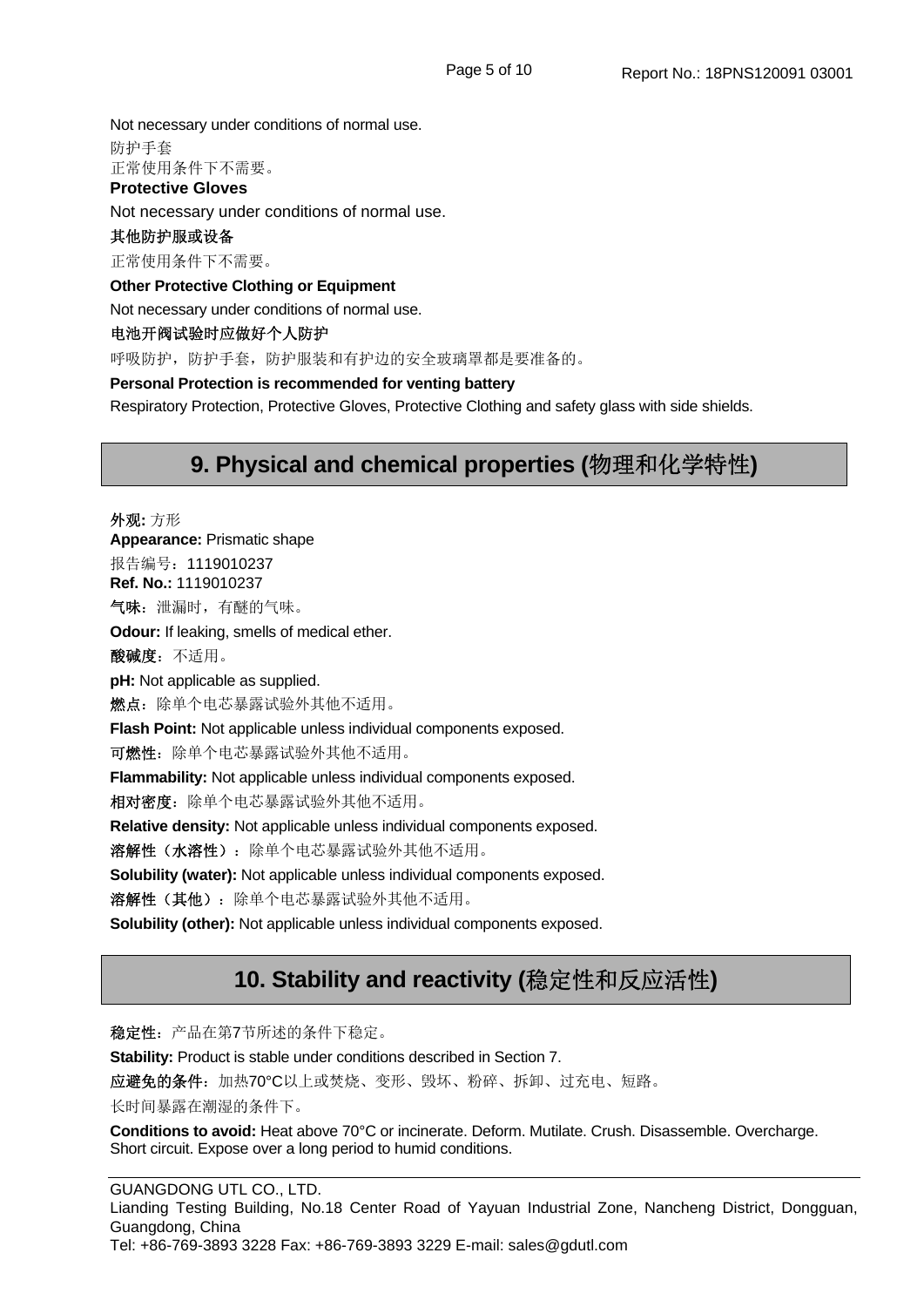应避免的材料:氧化剂,碱,水。

**Materials to avoid:** Oxidising agents, alkalis, water.

危险分解物:有毒烟雾,并可能形成过氧化物。

**Hazardous Decomposition Products:** Toxic Fumes, and may form peroxides.

聚合危害:不适用

#### **Hazardous Polymerization: N/A.**

如果发生泄露,避免与强氧化剂,无机酸,强碱,卤代烃接触。

If leaked, forbidden to contact with strong oxidizers, mineral acids, strong alkalies, halogenated hydrocarbons.

### **11. Toxicological information (**毒理性资料**)**

#### 标志及症状: 无, 除非电池破裂。

**Signs & symptoms: None, unless battery ruptures.** 

内部物质暴露的情况下,蒸汽烟雾可能对眼睛和皮肤的刺激性。

In the event of exposure to internal contents, vapour fumes may be very irritating to the eyes and skin.

吸入:对肺有刺激性。

**Inhalation:** Lung irritant.

皮肤接触: 对皮肤刺激性。

**Skin contact:** Skin irritant

眼睛接触: 对眼睛有刺激性。

**Eye contact:** Eye irritant

食入:吞下中毒。

**Ingestion:** Poisoning if swallowed

下列情况下健康状况会恶化:万一发生与电池内部材料接触的事故,轻微或严重的刺激,都可能使皮肤出现干 燥和灼烧的感觉,并且损坏靶器官(肝脏,肾脏)的神经。

Medical conditions generally aggravated by exposure: In the event of exposure to internal contents, moderate to server irritation, burning and dryness of the skin may occur, Target organs nerves, liver and kidneys.

## **12. Ecological information (**生态学资料**)**

对哺乳动物的影响:目前未知。 **Mammalian effects:** None known at present.

生态毒性:目前未知。

**Eco-toxicity:** None known at present.

生物体内积累:慢慢地生物降解。

**Bioaccumulation potential:** Slowly Bio-degradable.

环境危害:目前没有已知的环境危害。

**Environmental fate:** None known environmental hazards at present.

### **13. Disposal consideration (**废弃处置**)**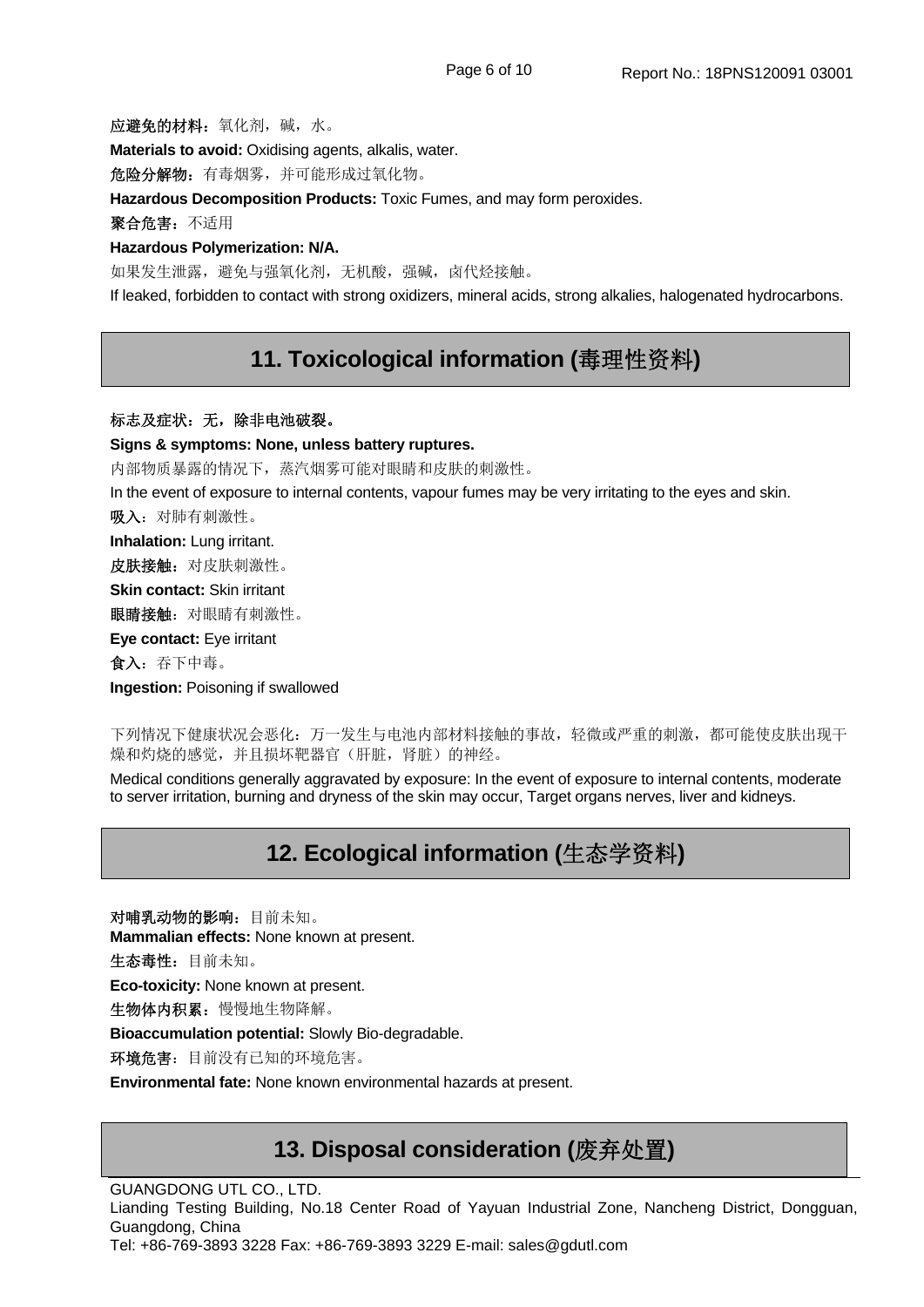不要焚烧,或使电池温度超过70°C,这种滥用可导致泄漏和/或电池爆炸。按照相应的地方性法规处理。 Do not incinerate, or subject cells to temperature in excess of 70°C, Such abuse can result in loss of seal leakage, and/or cell explosion. Dispose of in accordance with appropriate local regulations.

### **14. Transport information (**运输信息**)**

运输标签: 第9类危险品标签。

**Label for conveyance: Dangerous Goods Class 9 Label.**

**UN**编号:**UN3480** 

**UN Number: UN3480** 

包装类别:**Group II** 

**Packing Group: Group II** 

**EmS**编号:F-A , S-I

**EmS No: F-A, S-I** 

海洋污染物: 无

**Marine pollutant: No** 

正确的装运名称: 锂离子电池(含锂离子聚合物电池)

**Proper Shipping name:** Lithium ion batteries (Including Lithium ion polymer batteries)

危险分类: 货物应遵守IATA 第60版DGR手册包装说明965第IA节规定(2019 年版), 和海运危险货物规则(Amdt. 39-18) 2018版,包括通过UN38.3 测试手册要求。

**Hazard Classification:** The goods shall be complied with the requirements of Section IA of Packing Instructions 965 of 60th DGR Manual of IATA (2019 Edition) and IMDG CODE (Amdt. 39-18) 2018 Edition, including the passing of the UN38.3 test.

## **15. Regulation information (**法规信息**)**

#### 法律信息

**Law information** 

《危险物品规则》

《Dangerous Goods Regulations》

《对危险货物运输的有关规定的建议》

《Recommendations on the Transport of Dangerous Goods Model Regulations》

《国际海运危险货物规则》

《International Maritime Dangerous Goods》

《危险品安全运输技术指令》

《Technical Instructions for the Safe Transport of Dangerous Goods》

《危险货物分类和品名编号》

《Classification and code of dangerous goods》

《职业安全卫生法》

《Occupational Safety and Health Act》(OSHA)

《有毒物质控制法》

《Toxic Substance Control Act》(TSCA)

《消费产品安全法》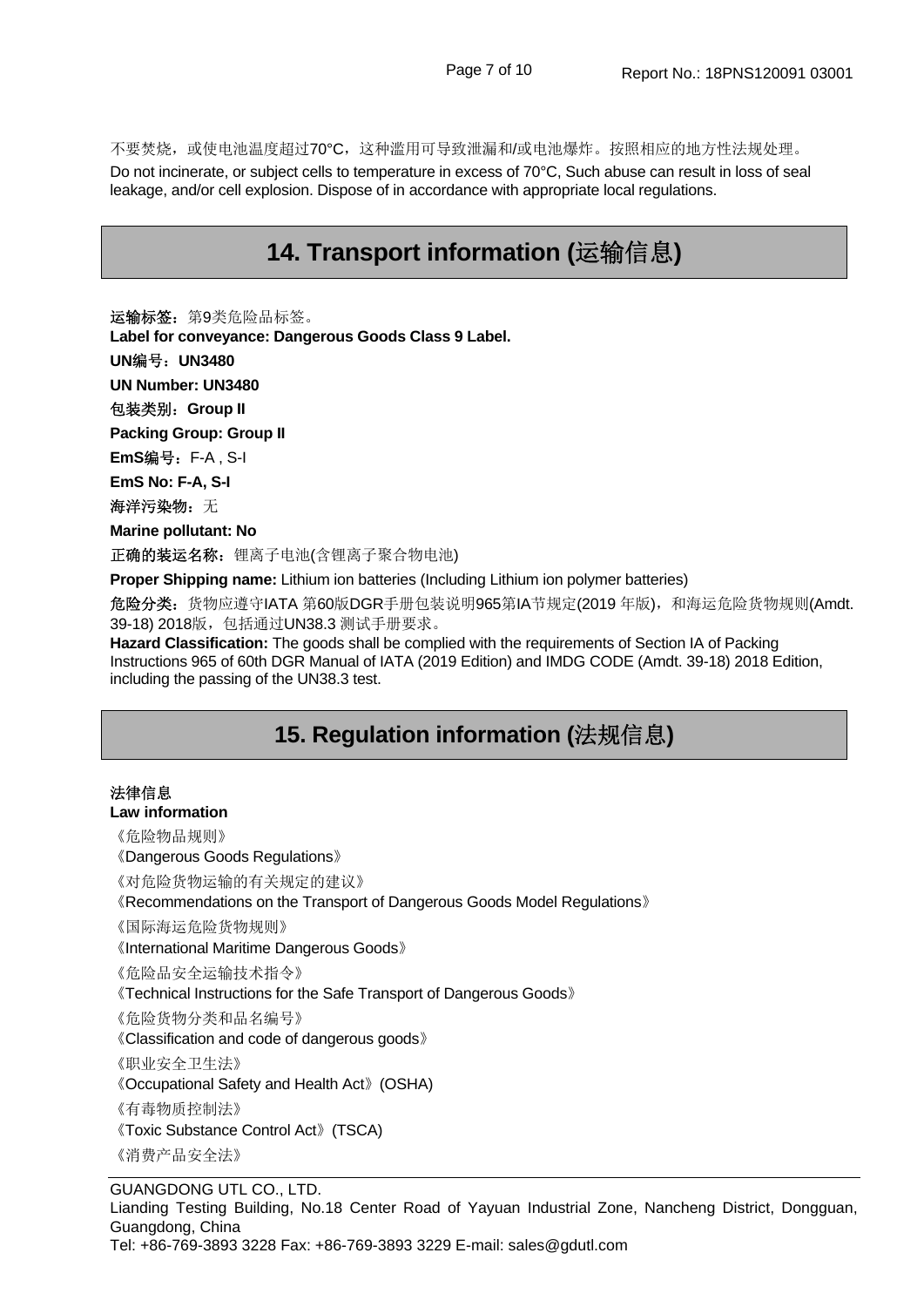《Consumer Product Safety Act》(CPSA) 《联邦环境污染控制法》 《Federal Environmental Pollution Control Act》(FEPCA) 《石油污染法案》 《The Oil Pollution Act》(OPA) 《超级基金修正案和再授权法案Ⅲ(302/311/312/313)》 《Superfund Amendments and Reauthorization Act TitleⅢ (302/311/312/313)》(SARA) 《资源保护及恢复法案》 《Resource Conservation and Recovery Act》(RCRA) 《安全饮用水法》 《Safety Drinking Water Act》(CWA) 《加州65提案》 《California Proposition 65》 《美国联邦法规》 《Code of Federal Regulations》(CFR) 根据所有联邦、州和地方法律。 In accordance with all Federal, State and local laws.

# **16. Other information (**其他信息**)**

本文件仅对由委托方惠州市忠邦电子有限公司提供的,并由惠州市忠邦电子有限公司第二分公司生产的电池 (BS-5)有效。该电池的成分信息由委托方提供并承诺其完整性和准确性。用户应仔细阅读此文件,并按照正确 的方法使用电池,如因电池使用不当造成的损害或损失,广东联鼎检测科技有限公司(UTL)不承担任何责任。 This file is only effective to the batteries (BS-5) provided by HUIZHOU ZHONGBANG ELECTRONIC CO LTD. which manufactured by HUIZHOU ZHONGBANG ELECTRONIC CO LTD. Second Branch. The commissioner provides the composition information of batteries, and promises its integrity and accuracy. Users should read this file carefully, and use the batteries in correct method. GUANGDONG UTL CO., LTD. (UTL) doesn't assume responsibility for any damage or loss because of misuse of batteries.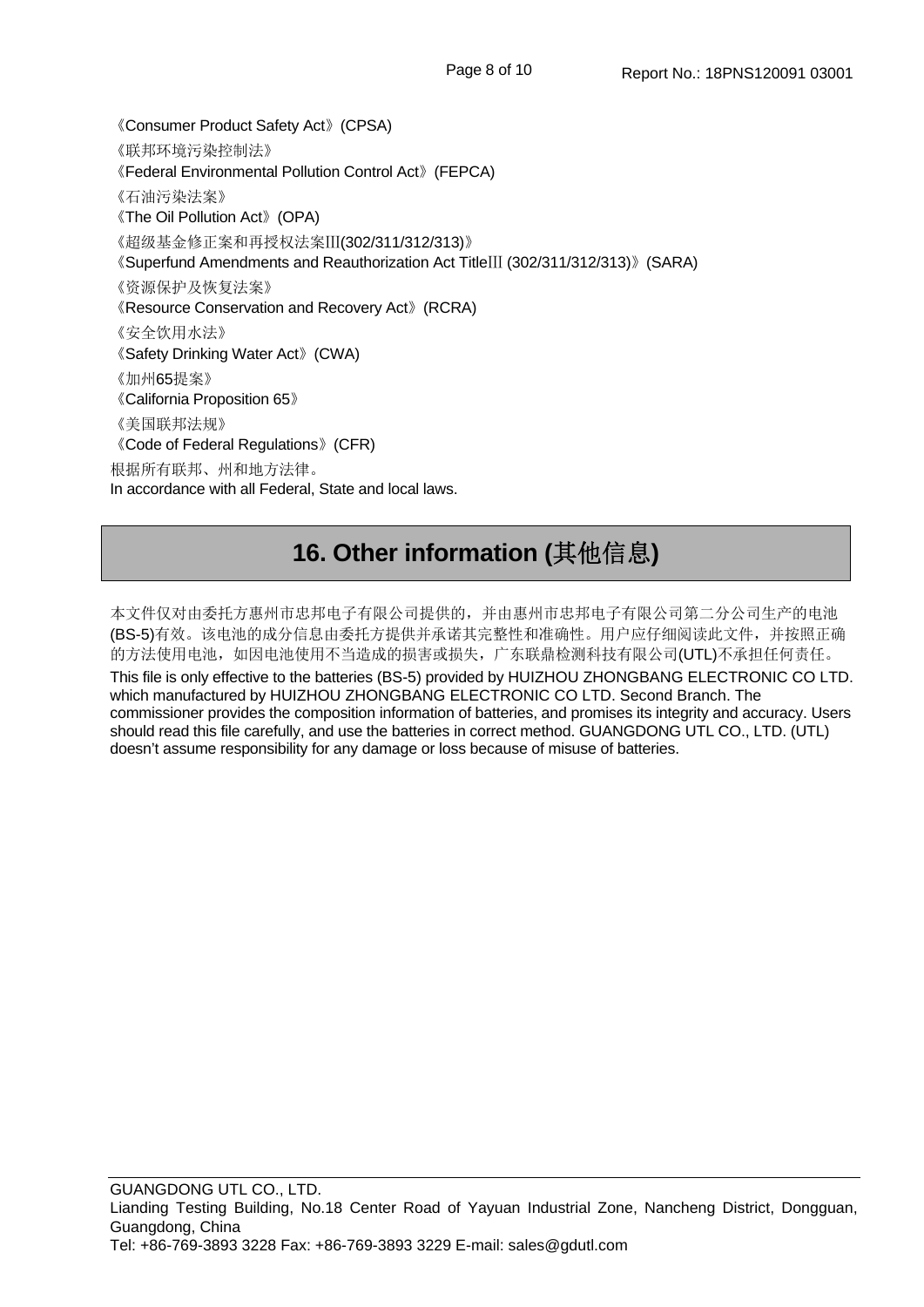#### *Photos*





Figure 2 Overall view of battery (外观图)